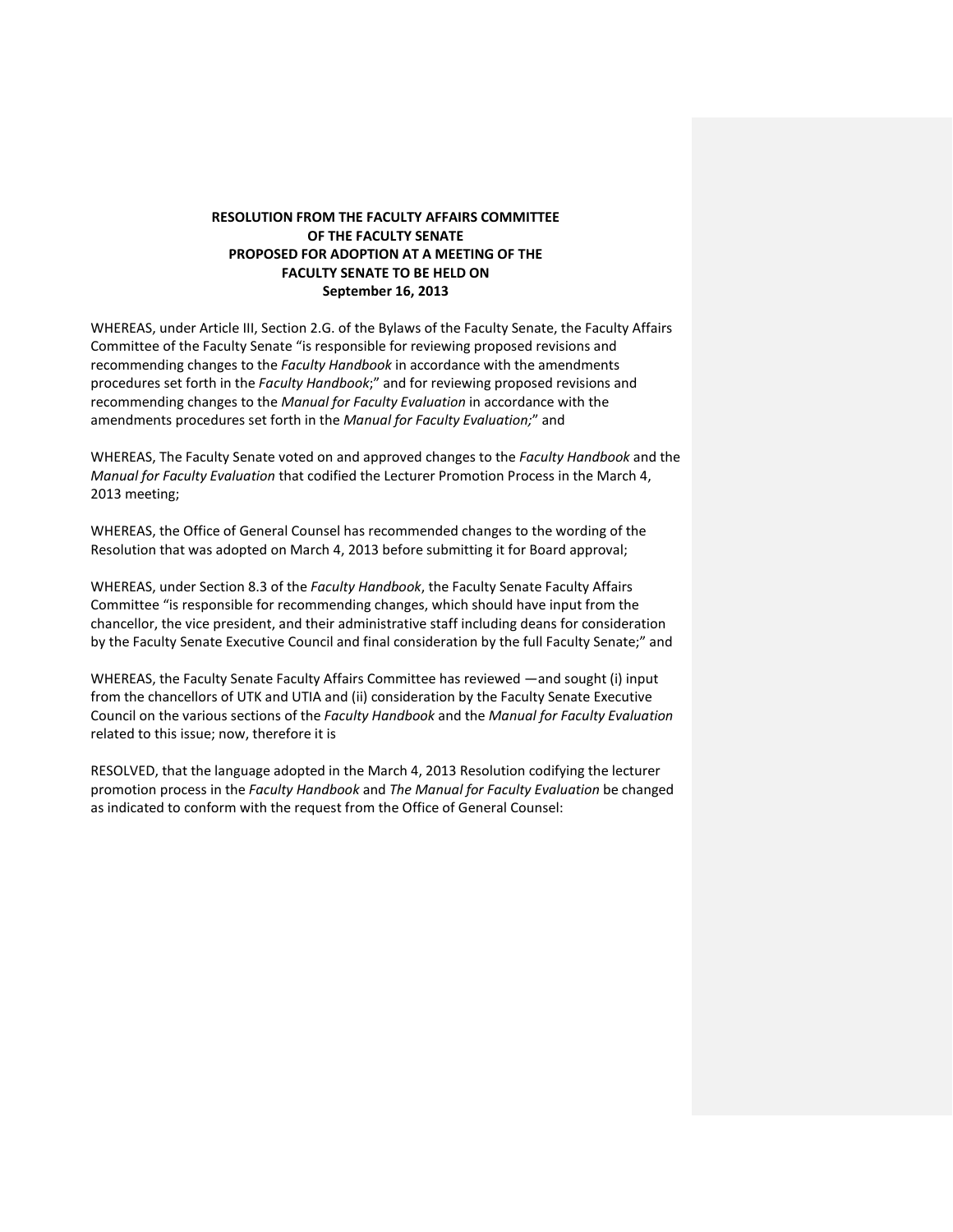#### **Revisions to the**

**UTK Faculty Handbook[1](#page-1-0) and the Manual for Faculty Evaluation**

**Monday, September 16**

**New language = underlined**

**Deleted language = strikethrough**

#### **Additions and changes to the wording in the Faculty Handbook:**

4.4 Promotion of Lecturers

Promotion of non-tenure track teaching faculty to the ranks of senior lecturer or distinguished lecturer (Handbook §§ 4.1.1 and 4.2.1) will follow the process described below and further detailed in the *Manual for Faculty Evaluation*.

The Board of Trustees authorized a professional development framework for promotion of nontenure track teaching faculty at its meeting of June 24, 2011. The Recommendation and approve text appear at Tab 17 in the Board materials for that meeting.

#### 4.4.1 Lecturer promotion

 $\overline{a}$ 

4.4.1.1 Lecturer ExpectationsEligibility

After serving at the rank of lecturer, typically for a minimum of five years, a lecturer who has satisfied the criteria described in Section 4.4.2, immediately below, and specified in Section VI.A.2.a. of the *Manual for Faculty Evaluation* may apply for promotion to the rank of senior lecturer. Promotion to the rank of senior lecturer may be accompanied by an appointment that is automatically renewed for up to three years and may be recognized by a base salary adjustment

After serving at the rank of senior lecturer, typically for a period of three to five years, a senior lecturer who has satisfied the criteria described in Section 4.4.2, immediately below, and specified in Section VI.b.2.b. of the *Manual for Faculty Evaluation* may apply for promotion to the rank of distinguished lecturer. Promotion to the rank of distinguished lecturer may be accompanied by an appointment that is automatically renewed for up to five years and may be recognized by a base salary adjustment

**Comment [A1]:** ADDED to HB language from MFE.

<span id="page-1-0"></span> $1$  The UTK Faculty Handbook applies to UTK, UTIA, UTSI faculty. Revisions were proposed by the Faculty Affairs Committee of the Faculty Senate in coordination with campus administration; adopted by the Faculty Senate on September 16, 2013.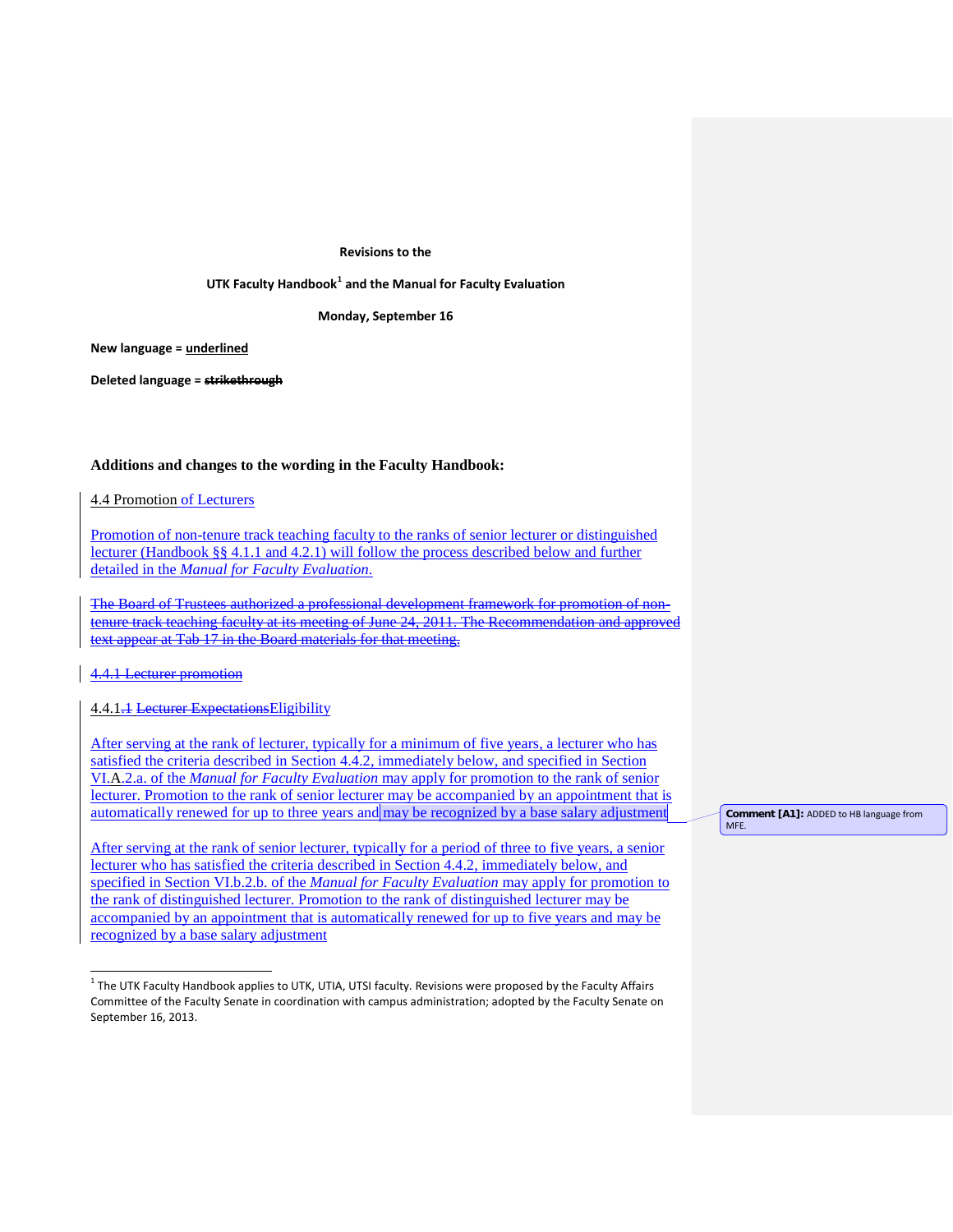Like all academic appointments, these multi-year appointments consist of annual appointments that are automatically renewed for the specified term, unless terminated for cause, or by operation of some other provision in the *Faculty Handbook* (such as relinquishment, forfeiture, or other extraordinary circumstances, as those terms are defined in Board policy and in the *Handbook*).

Lecturers are expected to provide excellent instruction. Section VI.B.1. of the *Manual for Faculty Evaluation* includes a non-exhaustive list of practices that characterize excellent instruction.

## 4.4.1.2 Lecturer Promotion Criteria

Because a lecturer's principal responsibility is teaching, the The primary principal criterion for promotion is excellence in teaching. Because lecturers may perform research and / or service, as needed, research and / or service may be considered when recommending a lecturer for promotion. However, even in cases where there is evidence of excellence in research and / or service, excellence in teaching will remain the principal criterion for promotion of instructional facultylecturers. The criteria are specified in greater detail in Section VI.A.2.b. of the *Manual for Faculty Evaluation*

After serving at the rank of lecturer, typically for a minimum of five years, a lecturer who has satisfied the criteria specified in Section VI.B.2.a. of the *Manual for Faculty Evaluation* may be put forward by the department apply for promotion to the rank of senior lecturer. Promotion to the rank of senior lecturer may be accompanied by an appointment that is automatically renewed for up to three years.

After serving at the rank of senior lecturer, typically for a period of three to five years, a senior lecturer who has satisfied the criteria specified in Section VI.b.2.b. of the *Manual for Faculty Evaluation* may be put forward by the department apply for promotion to the rank of distinguished lecturer. Promotion to the rank of distinguished lecturer may be accompanied by an appointment that is automatically renewed for up to five years.

Like all academic appointments, these multi-year appointments consist of annual appointments that are automatically renewed for the specified term, unless terminated for cause, or by operation of some other provision in the *Faculty Handbook* (such as relinquishment, or forfeiture, or other extraordinary circumstances, as those terms are defined in Board policy and in the *Handbook*).

## 4.4.1.3 Lecturer Promotion Process

The lecturer promotion process begins when the candidate submits a dossier for consideration. Review occurs in turn at the departmental, college, and campus levels; the candidate shall be notified in writing of the decision at each level. For colleges without departments, the review should follow the same procedure used for the promotion and tenure process. Candidates denied promotion at the departmental level may appeal the decision to the college. Candidates denied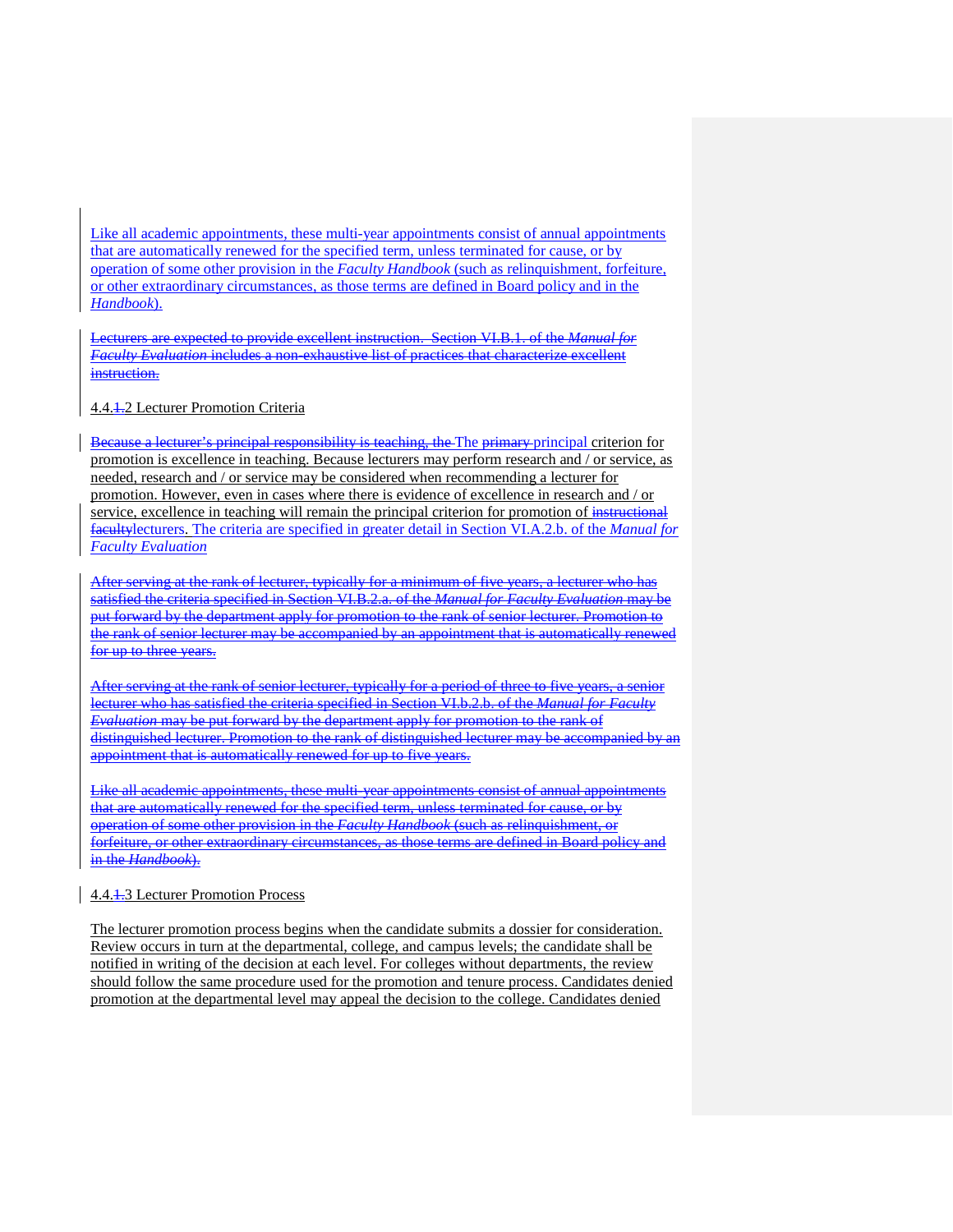promotion at the college level may appeal the decision to the ProvostChiefchief academic officer. Sections VI.AB.3 and VI.AB.5 of the *Manual for Faculty Evaluation* specify the promotion process, notification process, and appeal process*.*

## 4.4.1.4 Contents of the dossier

A cover sheet that records the decisions at the various levels of review must accompany the dossier. Section VI.AB.4. of the *Manual for Faculty Evaluation* specifies in detail the required contents of the dossier, which should not exceed 50 pages, excluding the cover sheet and the candidate's *curriculum vitae*.

4.45 Salaries 4.56 Appeals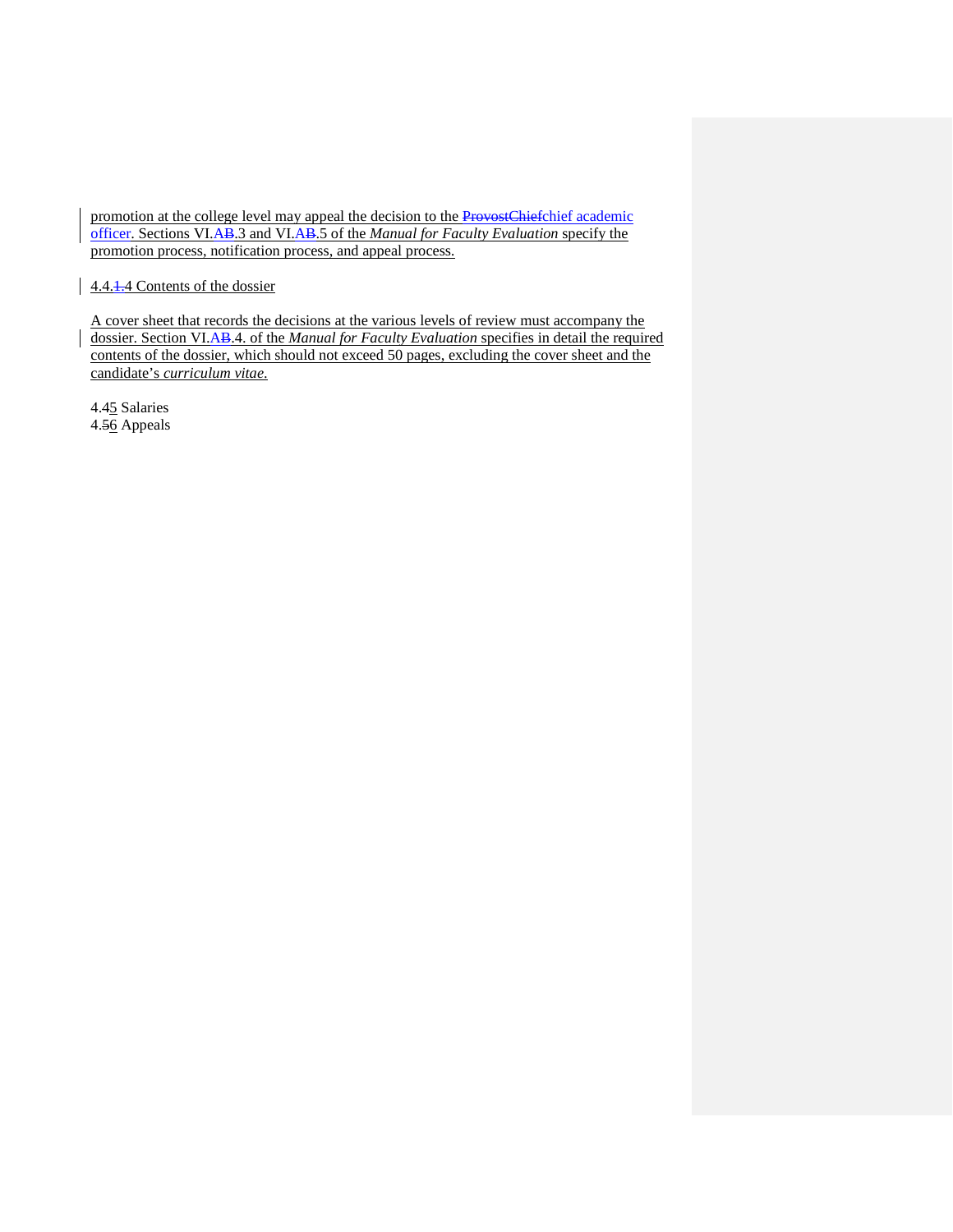## **Additions to the MFE**

## **PART VI: PROMOTION OF NON-TENURE TRACK TEACHING FACULTY**

# **A. GENERAL INFORMATION**

The Board of Trustees authorized a professional development framework for promotion of nontenure track teaching faculty at its meeting of June 24, 2011. The Recommendation and approved text appear at Tab 17 in the Board materials for that meeting.

# **BA. LECTURER PROMOTION PROCESS**

A lecturer is eligible for promotion to senior lecturer typically after a minimum of five years of regular (full-time) service at the rank of lecturer. A senior lecturer is eligible for promotion to distinguished lecturer typically after three to five years of regular (full-time) service at the rank of senior lecturer. In addition to a change in title, promotion in rank may be recognized by a base salary adjustment. Promotion in rank may also include the offer of a three or five-year term appointment.

**Expectations for Instructional Faculty.** "Non-tenure-track teaching faculty are hired for specific teaching assignments. They generally are not expected to conduct research or perform public or disciplinary service as a condition of their employment. However, research or service activities may be included as part of their effort, depending on the needs of the department and the skills and desires of the faculty member." (*Faculty Handbook Section* 4.2.1). Lecturers at the University of Tennessee are expected to provide excellent instruction. Among the characteristics of excellent instruction are the following practices: establishing, applying, and maintaining rigorous expectations for student performance; facilitating student learning through effective pedagogical techniques; using instructional materials appropriate to the program and discipline; providing current information and materials in the classroom and / or laboratory; engaging students in an active learning process; incorporating collaborative and experiential learning in regular classroom instruction; constructing appropriate and challenging assessment activities; providing timely and useful feedback to students; revising course content and scope as required by advances in disciplinary knowledge or changes in curriculum; revising teaching strategies in accord with innovations in instructional technology.

**2. Criteria for Promotion to Lecturer Ranks.** Because a lecturer's principal responsibility is teaching, the The primary principal criterion for promotion is excellence in teaching; Because the *Faculty Handbook* allows that lecturers may perform research and / or service, as needed, however, research and / or service may be considered when recommending a lecturer for promotion. Even in cases where there is evidence of excellence in research and / or service, excellence in teaching will remain the principal criterion for evaluation of instructional faculty.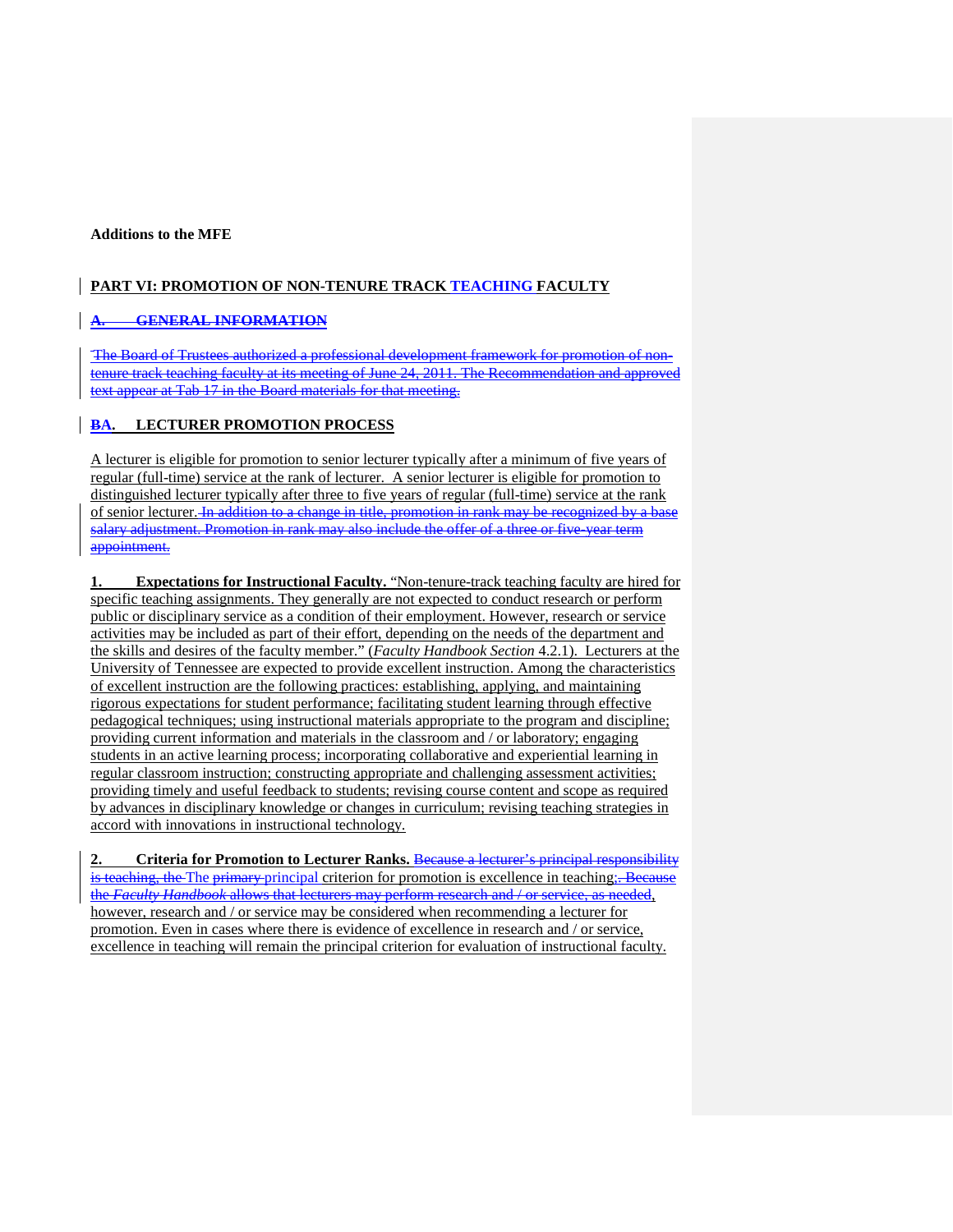Promotion to Senior Lecturer: After serving at the rank of lecturer, typically for a minimum of five years, a lecturer who has satisfied the following criteria may apply be put forward by the department for promotion to the rank of senior lecturer:

i. Eevidence of excellence in teaching, typically of undergraduate courses, as documented in student evaluations, peer evaluations, annual supervisor / departmental evaluations;

ii. Perofessional development, as evidenced by appropriate activities in support of the expected instructional practices listed in Section VI.BA.1., above;

iii. evidence of notable contributions to the university's instructional mission, within the faculty member's assigned role.

Promotion to Distinguished Lecturer: After serving at the rank of senior lecturer, typically for a period of three to five years, a senior lecturer who has satisfied the following criteria may be put forward by the departmentapply for promotion to the rank of distinguished lecturer:

> i. Evidence of consistent excellence in teaching, typically of undergraduate courses, as documented by student evaluations, peer evaluations, annual supervisor / departmental evaluations;

ii. Continuing professional development, including some or all of the following activities: attendance at campus, regional, national, or international meetings directed at improving instruction; development of new courses and / or revision of existing courses; incorporation of innovative course materials or instructional techniques; scholarly or creative work in the scholarship of teaching as well as in the discipline; awards or other recognition for teaching;

iii. Evidence of outstanding contributions to the university's instructional mission, within the faculty member's assigned role.

iv. Evidence of institutional or disciplinary service, within the faculty member's assigned role, such as advising and  $er$  mentoring undergraduate students, supervising GTAs, course coordination, or other forms of institutional service, such as serving on committees.

**3. Process for Promotion.** An adequate effective evaluation of a promotion candidate's qualifications and professional contributions requires the academic judgment of both the candidate's faculty colleagues and responsible administrators. When the faculty member's position is in a department within a college, there are three levels of review: the department or other unit level, headed by the faculty member's immediate supervisor; the dean of the college in which that unit sits; and the provestchief academic officer. For colleges without departments, the review should follow the same procedure used for the promotion and tenure process. In the

#### **Formatted:** Indent: Left: 0.5"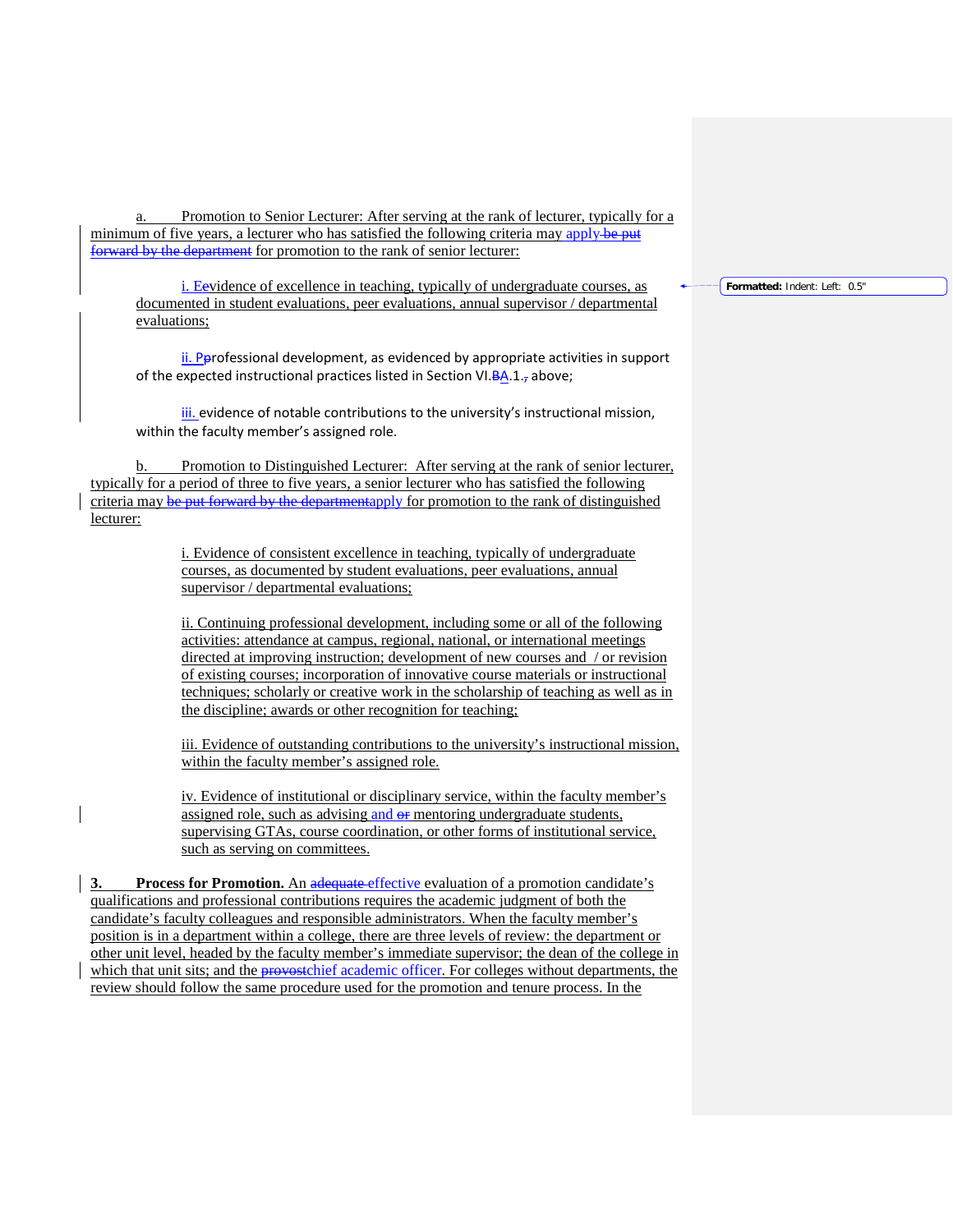description below, the department head is understood to refer to the supervisor of the unit in which the faculty member is appointed.

a. **Departmental Level Review and Recommendation.** The faculty member and department head or designee should discuss promotion as part of the annual performance review, well in advance of the suggested dates for submission of the application for promotion in order to give the candidate sufficient time to gather the required materials and assemble the dossier.

> i. The promotion process begins when a dossier is submitted for consideration for promotion to senior or distinguished lecturer. According to the *Faculty Handbook*, "A departmentally designated group of faculty will review and evaluate appointments to the rank of senior [and distinguished] lecturer, in accordance with departmental and college bylaws" (4.2.1.). For the purposes of this process, each unit shall specifywho is eligible to be a member of this group in their bylaws. Typically, all tenure-track and tenured faculty members are eligible to be members of this group, as are non-tenure-track instructional faculty who hold higher rank than the candidate, unless otherwise specified by college or departmental bylaws. They shall review the candidacy and record a vote in favor or against promotion by majority vote (unless some other voting mechanism is established by college or departmental bylaws). The vote of the departmentally designated faculty group is advisory to the department head or his/her designee.

ii. After making an independent judgment on the promotion candidacy, the department head shall either insert a positive written recommendation in the dossier and advance it to the next level of review or, OR notify the candidate in writing that the department declines to recommend promotion.

iii. Candidates not recommended for promotion by their departments may appeal that decision to the next level. If a candidate chooses not to appeal, the application is considered to be withdrawn and the promotion process ends. (See Section VI.AB.5. below.)

b**. College Level Review and Recommendation.** The dean may establish a collegewide committee for review and recommendation regarding promotion of non-tenure-track faculty. The recommendation of any college-wide committee shall be advisory to the dean. After making an independent judgment on the promotion candidacy, the dean shall either insert a positive written recommendation in the dossier and advance it to the next level of review or. OR notify the candidate in writing that the college declines to recommend promotion. Candidates not recommended for promotion by their colleges may appeal that decision to the Provostchief academic officer. If a candidate chooses not to appeal, the application is considered to be withdrawn and the promotion process ends. (See Section VI.AB.5. below.)

c. **Campus Level Review and Final Promotion Decision.** The Provostchief academic officer reviews recommendations forwarded by the dean and serves as the final decision maker regarding promotion to senior/distinguished lecturer. The Provostchief academic officer will also notify successful and unsuccessful candidates in writing of his/her decision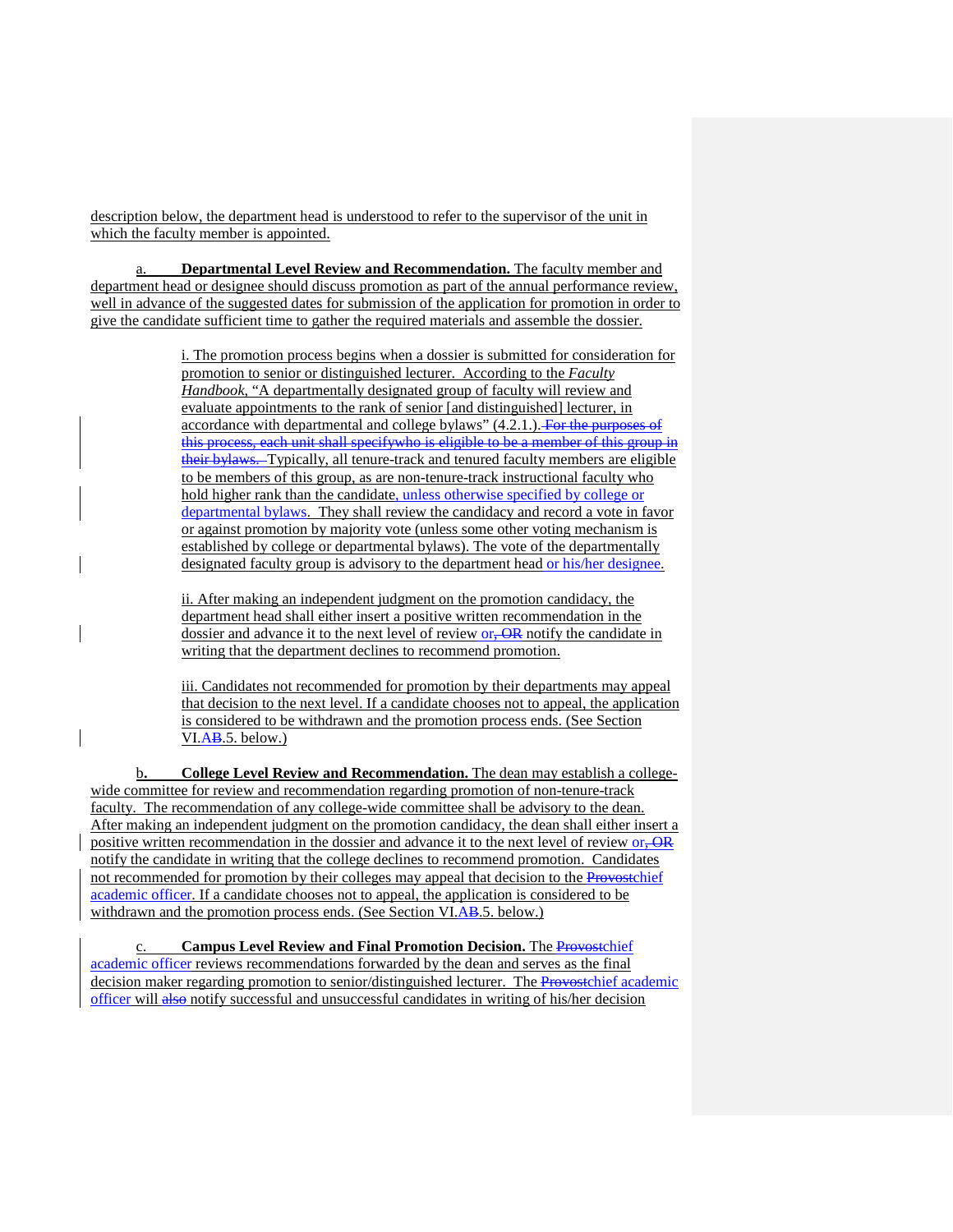regarding promotion. Candidates not recommended for promotion by the Provostchief academic officer's may appeal to the Chancellor. If a candidate chooses not to appeal, the application is considered to be withdrawn and the promotion process ends.

**4. Contents of the Dossier.** A cover sheet that records the decisions at the various levels of review must accompany the dossier. Candidates for promotion must provide a complete *curriculum vitae* and assemble a dossier in advance of the process. The candidate will work with the department head or designee to assemble a promotion dossier according to the guidelines listed below. This dossier must describe the responsibilities assigned to the lecturer/senior lecturer and must include an appropriate subset of the following materials. The dossier, excluding the cover sheet and the candidate's *curriculum vitae*, should not exceed 50 pages.

a. Items to be supplied by the candidate *(Asterisks indicate required items)*:

i. A complete *curriculum vitae*\*

ii. Statement of teaching philosophy and professional goals\*

iii. A summary of student evaluations and grade distributions (listed in chronological order, earliest to most recent) consisting of a table of responses to the first four questions from the SAIS from all classes taught during the five years prior to the date of the application for promotion and a table of final grade distributions from all classes taught during the five years prior to the date of the application for promotion.\*

iv. Evidence of teaching excellence such as:

- narrative comments from student evaluations (**Note**: If a candidates submits narrative comments, they must submit all comments received during the review period shall be provided to the department head or designee, who will make a selection that includes both "best liked" and "least liked" qualities. The selection should be broadly representative of the entire body of student comments.);
- a list of honors and awards for teaching, advising,  $\theta$  and mentoring; a representative syllabus, ideally from the most recent instance of the candidate's most frequently taught course;
- evidence of course or curricular development; evidence of pedagogical innovation;
- an account of supervision of undergraduate research;
- a description of mentoring or coordinating GTAs for large-enrolling, multi-section classes;
- a description of participation in teaching workshops or pedagogical training .

v. Evidence of excellence in contributing to the university's instructional mission in the categories such as:

• of administrative responsibilities within the program or unit;

**Formatted:** Bulleted + Level: 1 + Aligned at: 1.3" + Indent at: 1.55"

**Formatted:** List Paragraph, Bulleted + Level: 1 + Aligned at: 1.29" + Indent at: 1.54"